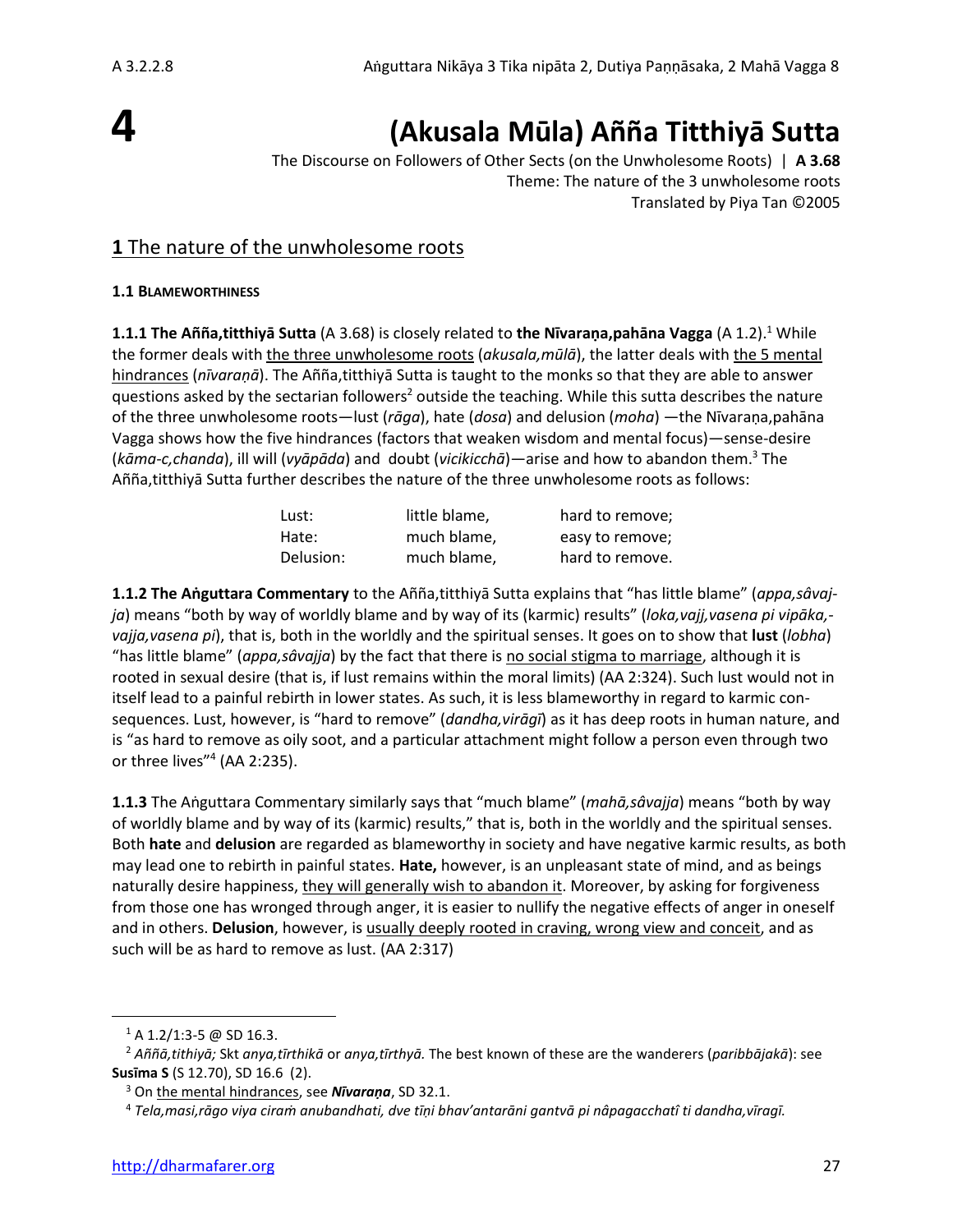#### **1.2 THE 5 DEFILEMENTS & 12 UNWHOLESOME CONSCIOUSNESSES.**

#### **1.2.1 The 5 defilements. The Piṇḍapāta Pārisuddhi Sutta** (M 151) and **the Vīna Sutta** (S 35.246)

mention the same list of 5 defilements, that is, desire (*chanda*), lust (*rāga*), hate (*dosa*), delusion (*moha*) and aversion (*paṭigha*).<sup>5</sup> The Saṁyutta Commentary explains that desire (*chanda*) is newly arisen weak craving (*taṇhā*) so that we are unable to delioght in it; lust (*rāga*) is strong craving arising again and again, so that we delight in it. Similarly, hate (*dosa*) is newly arisen weak anger (*kodha*) which is incapable of violence and so on, while aversion (*paṭigha*) is recurring strong anger that leads to violence. Delusion (*moha*) arises on account of confusion (*sammohana*). (SA 3:63)

#### **1.2.2 The 12 unwholesome consciousnesses**

**1.2.2.1** These 5 defilements comprise the 3 unwholesome roots (*akusala,mūla*), and when these are included, all the subsidiary defilements are included. The five terms also imply the 12 unwholesome consciousnesses (*akusala,citta*) (id), as stated in **the Abhidhamm'attha Saṅgaha** (Abhs 1.47), namely:<sup>6</sup>

#### *Kāmāvacara lobha,mūla,citta*

| (1) Somanassa, sahagata | dițțhigata, sampayutta | asankhārika    |
|-------------------------|------------------------|----------------|
| (2) Somanassa, sahagata | dițțhigata, sampayutta | sa, sankhārika |
| (3) Somanassa, sahagata | dițțhigatavippayutta   | asankhārika    |
| (4) Somanassa, sahagata | dițțhigatavippayutta   | sa, sankhārika |
| (5) Upekkhā, sahagata   | dițțhigata, sampayutta | asankhārika    |
| (6) Upekkhā, sahagata   | dițțhigata, sampayutta | asankhārika    |
| (7) Upekkhā, sahagata   | dițțhigata, vippayutta | asankhārika    |
| (8) Upekkhā, sahagata   | dițțhigata, vippayutta | sa, sankhārika |

#### *Kāmāvacara dosa,mūla,citta*

| (9) Domanassa, sahagata | pațigha, sampayutta | asaṅkhārika   |
|-------------------------|---------------------|---------------|
| (10)Domanassa,sahagata  | pațigha, sampayutta | sa,saṅkhārika |

#### *Kāmāvacara moha,mūla,citta*

| (11)Upekkhā, sahagata | vicikicchā, sampayutta |
|-----------------------|------------------------|
| (12)Upekkhā, sahagata | uddhacca, sampayutta   |

**1.2.2.2** The English translation is as follows ("unprompted" mean "without deliberation"; "prompted" means "deliberately"):

#### **Sense-sphere consciousnesses rooted in greed**

| (1) Accompanied by joy,          | associated with wrong view,  | unprompted. |
|----------------------------------|------------------------------|-------------|
| (2) Accompanied by joy,          | associated with wrong view,  | prompted.   |
| (3) Accompanied by joy,          | dissociated from wrong view, | unprompted. |
| (4) Accompanied by joy,          | dissociated from wrong view, | prompted.   |
| (5) Accompanied with equanimity, | associated with wrong view,  | unprompted. |
| (6) Accompanied with equanimity, | associated with wrong view,  | unprompted. |
| (7) Accompanied with equanimity, | dissociated from wrong view, | unprompted. |
| (8) Accompanied with equanimity, | dissociated from wrong view, | prompted.   |
|                                  |                              |             |

<sup>5</sup> M 151,8/3:294 f & S 35.246,3/4:195 respectively.

 $6$  The 12 cittas are an Abhidhamma set: see Abhidhamm'attha Saṅgaha (Abhs:SR 82 f = Abhs:WG 11-18 = Abhs:-BRS 1:4-7).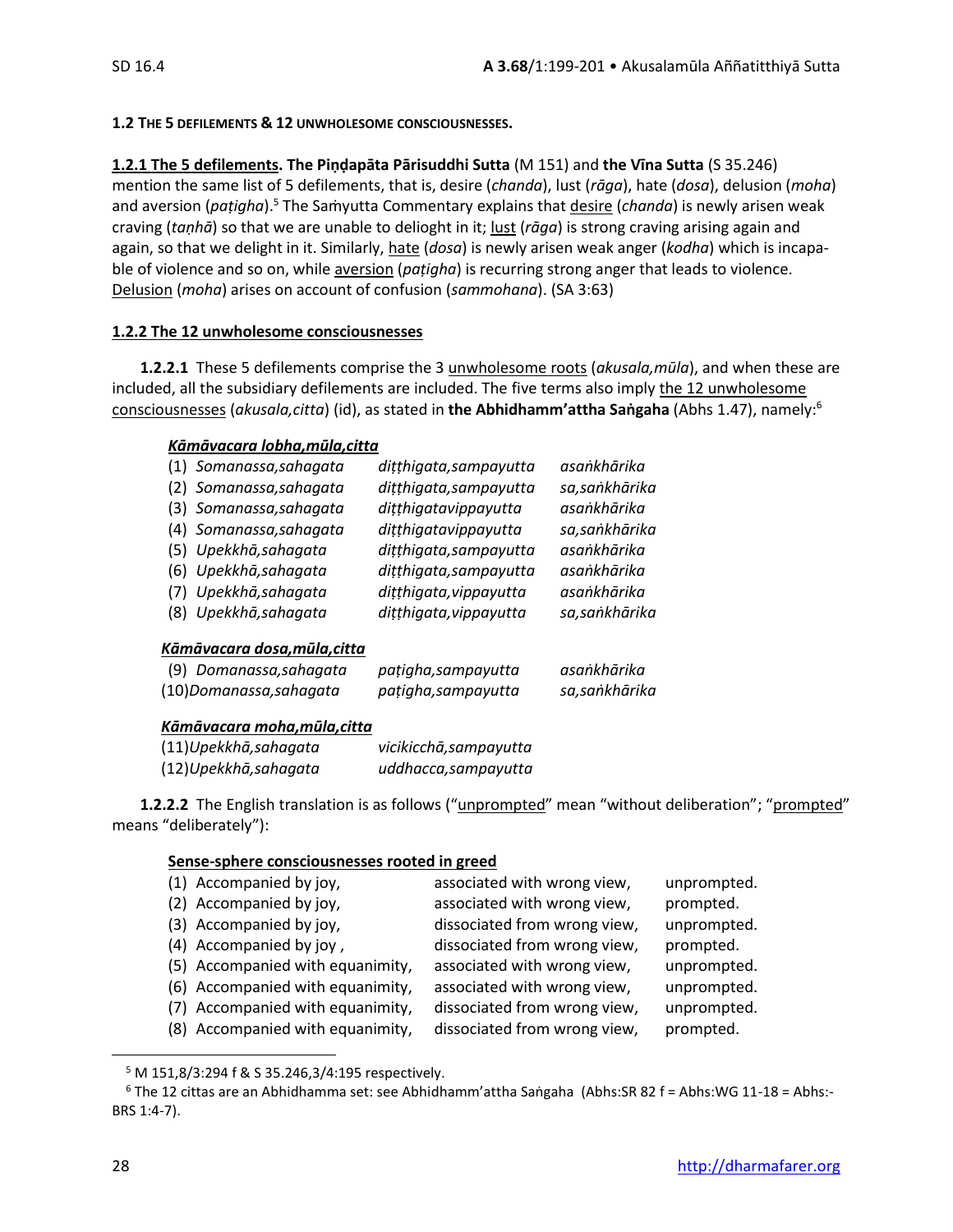#### **Sense-sphere consciousnesses rooted in hate**

| (9) Accompanied by displeasure,  | associated with aversion, | unprompted. |
|----------------------------------|---------------------------|-------------|
| (10) Accompanied by displeasure, | associated with aversion, | prompted.   |

#### **Sense-sphere consciousnesses rooted in delusion**

- (11) Accompanied with equanimity, associated with doubt.
- (12) Accompanied with equanimity, associated with restlessness.

**1.2.2.3** While in the Suttas, *citta* usually means "mind,"<sup>7</sup> in the Abhidhamma, it specifically means "consciousness," and in the countable sense. Often to avoid confusion, scholars and teachers use the anglicized term "citta" and "cittas." In terms of its nature, the Abhidhamma classifies consciousness (*citta*), or cittas, into four classes: unwholesome (*akusala*), wholesome (*kusala*), resultant (*vipāka*), and functional (*kiriya*), but here we shall only look at the first, the unwholesome cittas of the sense-world.<sup>8</sup>

**1.2.2.4** Unwholesome consciousness (*akusala citta*) is consciousness accompanied by one or another of the three unwholesome roots, that is, greed, hate and delusion. By "unwholesome" (*akusala*) here is meant "mentally unhealthy, morally blameworthy, with painful results." "Wholesome" (*kusala*) consciousness, on the other hand, is consciousness accompanied by the wholesome roots, that is, non-greed or chatity, non-hate or lovingkindness, and non-delusion or wisdom. Such a consciousness is mentally healthy, morally blameless, with pleasant results.

**1.2.2.5** Both wholesome and unwholesome consciousnesses constitute *karma* or volitional action. Cittas or consciousnesses that arise through the ripening of karma are called "resultants" (*vipāka*). They comprise both the results of wholesome karma and of unwholesome karma. Both karma and its results are purely mental, but they can motivate and affect any of the three types of actions, mental, verbal and physical. Karma is volitional activity associated with whole or unwholesome cittas; its results are other cittas that experience the ripening of karma.

**1.2.2.6** The fourth class of consciousness, according to the Abhidhamma, is called "functional" (*kiriya***;** Skt *kriyā*). Such a citta is neither karma nor karma resultant. It is activity, but not karmically determinate, and as such is incapable of karmic results.

**1.2.2.7** Resultant consciousness and functional consciousness are neither wholesome nor unwholesome. They are classified as "indeterminate" (*abyākata*), that is, in Abhidhamma terms, consciousness that cannot be determined in terms of either wholesome or unwholesome. This term is often used to describe the actions of an arhat, which are karmically indeterminate, that is, they are karmically potent and do not produce any karmic result.

#### **2** Hierarchy of the unwholesome roots

**2.1 Nyanaponika,** in his booklet, *The Worn-out Skin,*<sup>9</sup> a commentary on **the Uraga Sutta** (Sn 1.1), says this concerning lust (*rāga*) in connection with stanza 2 of the sutta, thus:

<sup>7</sup> See eg, **Meditation & Consciousness**, SD 17.8c (esp 7) & **Self & Selves**, SD 26.9 (1.5.2).

<sup>8</sup> For a more detailed study on the Abhidhamma conception of cittas, see *A Comprehensive Manual of Abhidhamma* [Abidhamm'attha Saṅgaha rev tr Bodhi] 2nd ed 1999:23-75.

<sup>9</sup> Nyanaponika, *The Worn-out Skin.* Wheel 241-242, 1989.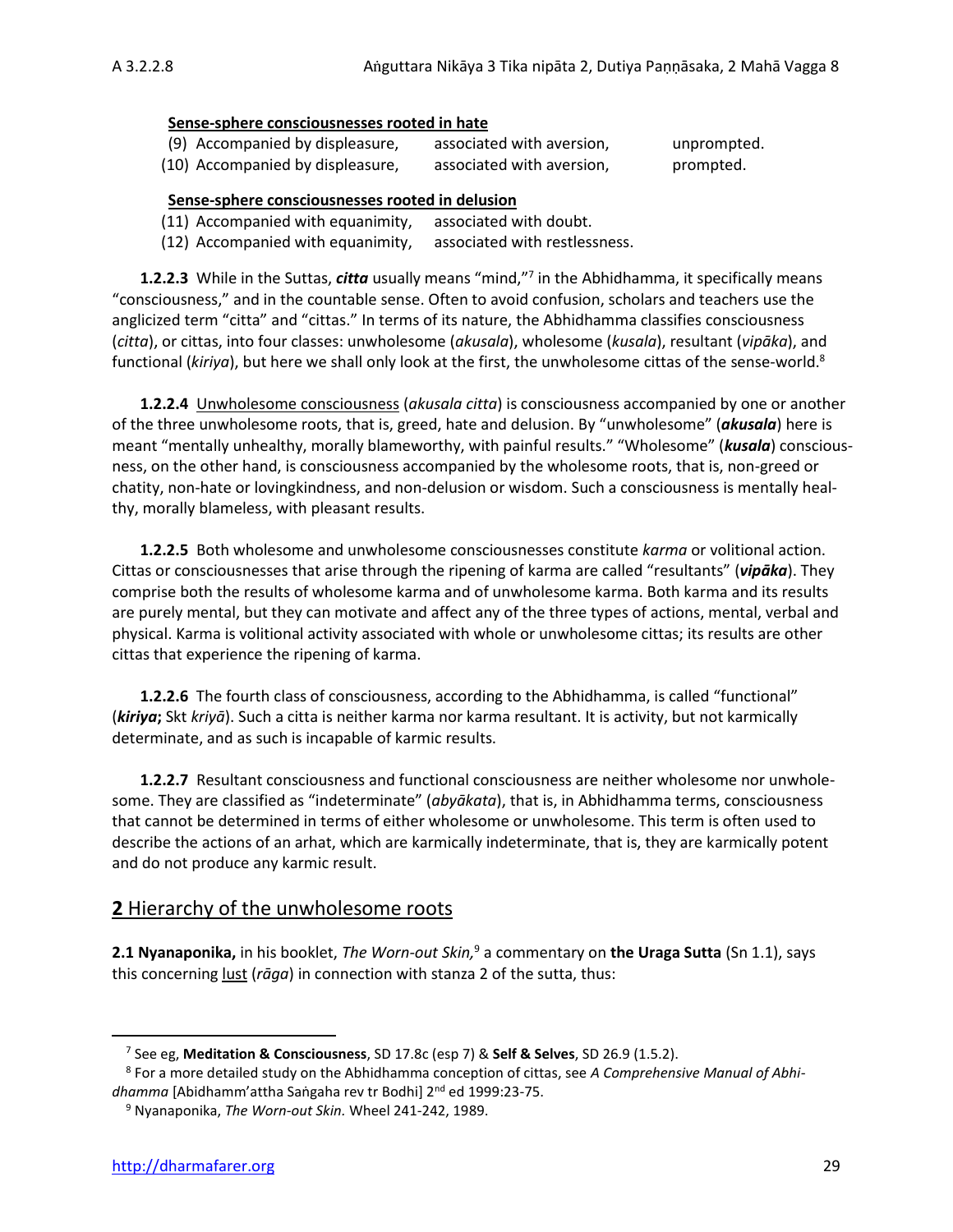He who cuts off entire his lust as entering a pond one uproots lotus plants —such monk gives up the Here and the Beyond, just as a snake sheds it worn-out skin. (Sn 2)

Sensual lust is here compared to the lotus flower as a symbol of beauty. Over its loveliness one too easily forgets that the enchanting blossoms of sense enjoyment will soon wilt and lose their beauty and attraction. But the mere awareness of that impermanence is not enough, for it may even add to the enchantment and whet the desire to pluck the flowers of lust again and again as long as strength lasts. But desire lasts often longer than the strength to seek or obtain its fulfilment—and this is just one of the ways in which lust brings suffering and frustration.

In a single moment the roots of lust can sink deeply into man's heart; its fine hair roots of subtle attachments are as difficult to remove as the great passions, or even more so. Therefore it was said that "greed is hard to overcome" [A 3.68.1] But the same text also says that greed "is a lesser evil" (or, literally rendered, "less blameworthy"). This statement may appear strange in view of the fact that greed (*lobha*) is one of the roots of the unwholesome or evil (*akusala-mūla*) and that it also falls under the wider-ranging term of Craving (*taṇhā*), the fundamental cause of suffering. Yet greed is "less blameworthy" than hate in all those instances where the gratification of lust does not violate basic morality and is not harmful to others, as, for instance, the enjoyment of delicious food, sex gratification within the bounds of the Third Precept, and so forth.

Nevertheless, *all* forms of lust, be they inside or outside the moral norms, are still *unwholesome* (*akusala*), as they chain man to kammic bondage and necessarily result in suffering. Therefore, for one who aspires after perfect purity and final liberation, all forms of lust, coarse or refined, are obstructions. (Nyanaponika, op cit, 1977:28 f)

**2.2** Hate (*dosa*) is more blameworthy than lust and delusions because the results of a hateful act are often immediate apparently, widespread and protracted. Hate is almost always behind killing, acts of violence and life-threatening deeds. As such, hate is greatly blameworthy. However, people often quickly forget such violent acts when they are distracted by other pursuits, especially those concerning living needs, comfort and pleasure: in other words, they are more easily distracted by the drive of lust.

**2.3** Delusion (*moha*) is both greatly blameworthy and hard to abandon. It is always at the root of the motivation in the breaking of the precepts, indeed in any evil unskillful act. **The Vibhaṅga Commentary,** discussing the five precepts or training rules, states:

"As to root," killing of living beings has hate and delusion as root. Taking of the not-given sometimes has greed [lust] and delusion as root, and sometimes has hate and delusion as root. Wrong misconduct (*micchâcāra*) [ie sexual misconduct] has greed and delusion as root. False speech sometimes has greed and delusion as root, and sometimes has hate and delusion as root. The drinking of strong drinks (*surā,pāna*) [ie the taking of intoxicants] has greed and delusion as root. (VbhA 382)

**2.4** It is significant to note here that delusion underlies the breach of all the precepts. As long as one is still unawakened, as a rule, one's deeds, no matter how well intended (much more so, if they are ill intended), are somehow rooted in delusion. However, the exception may be when one practises mindfulness by way of present-moment awareness. So long as one is aware of the breath during meditation, for example, to that one suppresses delusion, because one's mind is then anchored in the reality of the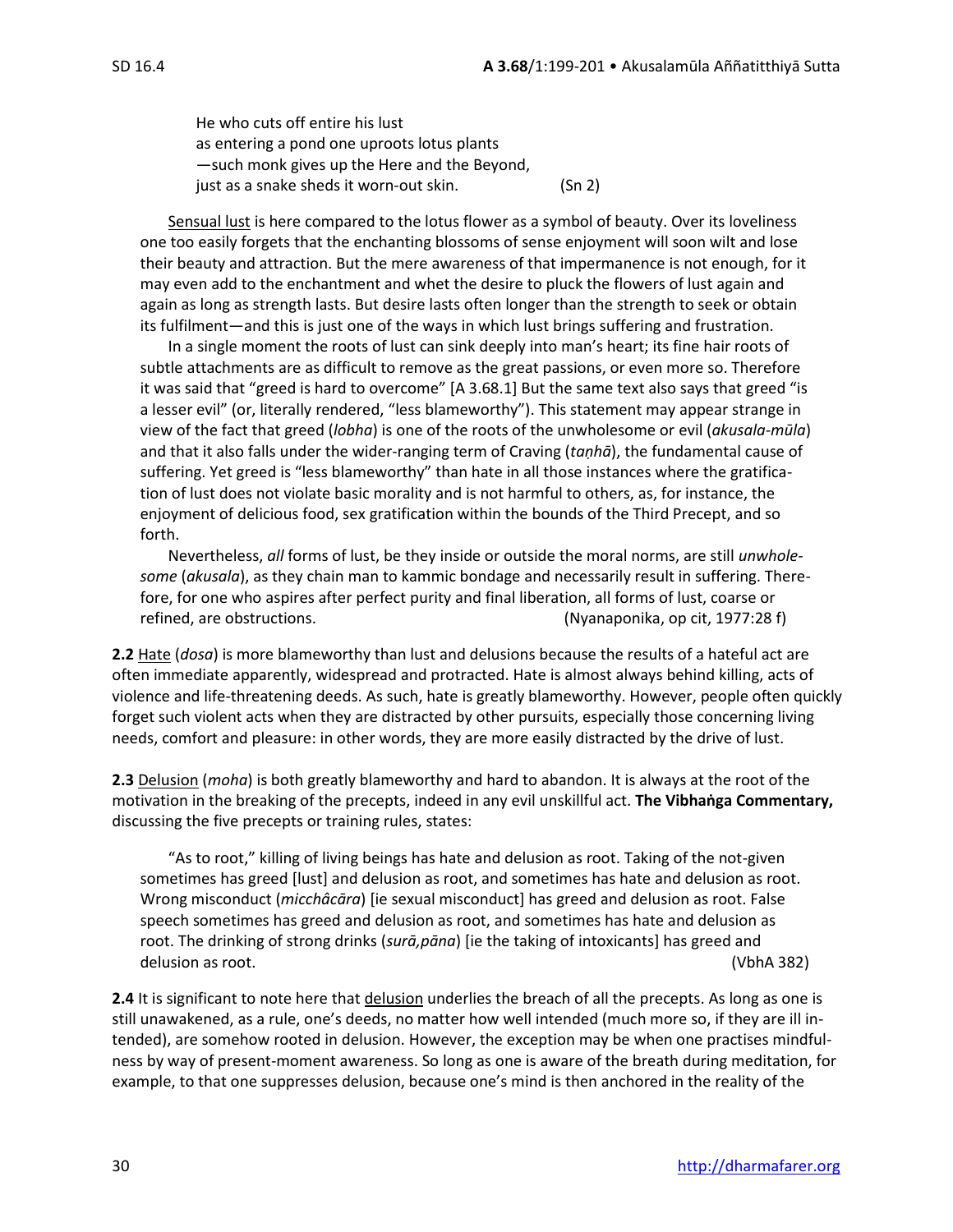moment. However, this can only be a temporary experience in the unawakened mind, since it is not always mindful and focused.<sup>10</sup>

#### **3** The unwholesome roots and the mental hindrances

**3.1** Lust (*rāga*) is often used as a synonym of sense-desire (*kāma-c,chanda*). However, **lust** here has the technical sense of a latent tendency, a dark force that lurks in the mind ready to show itself when the conditions are right. Sense-desire, as the term suggests, is the on-going habit of the individual senses to seek for their respective objects of pleasure and to reject those that are unpleasant.

**3.2** Hate (*dosa*) and ill will (*vyāpāda*) are often synonyms, but hate has a broader sense as a negative rejecting force, especially towards objects that do not bring one pleasure or satisfaction. While hate can be shown towards both animate (people, animals, etc) and inanimate objects (situations, places, etc), ill will (like anger) is usually shown towards living beings.

**3.3** One of the results of delusion (*moha*) is doubt (*vicikicchā*). In other words, doubt is rooted in delusion, which is itself the darkest expression of ignorance (*avijjā*). While delusion motivates one to act foolishly and rashly, doubt often prevents one from taking any wholesome action. Hence, one remains in a state of delusion. In other words, doubt in turn feeds delusion.

**3.4** On the dangers of the 3 unwholesome roots and the need to overcome them, see **the Channa Paribbājaka Sutta (A 3.71).**<sup>11</sup>

# **(Akusala Mūla) Añña Titthiyā Sutta**

— — —

The Discourse on

## Followers of Other Sects (on the Unwholesome Roots) A 3.68

### The nature of the three unwholesome roots

**1** "Bhikshus, if followers of other sects [non-Buddhist sectarians] were to ask you thus: 'Friends [Avuso], there are these three things. What are the three?

**Lust, hate and delusion**. 12

These, friends, are the three things.

**1.2** Friends, what is the distinction amongst these three things, what is their special feature, what is <u>their difference?</u>'<sup>13</sup>

<sup>10</sup> On the social dimensions of the 3 unwholesome roots, see **The Three Roots Inc**, SD 31.12.

<sup>11</sup> A 3.71/1:215-217 @ SD 18.10.

<sup>12</sup> These are *dosa, lobha, moha,* respectively, and are the 3 unwholesome roots (*akusala,mūla*) (D 2:275; It 45). See Intro.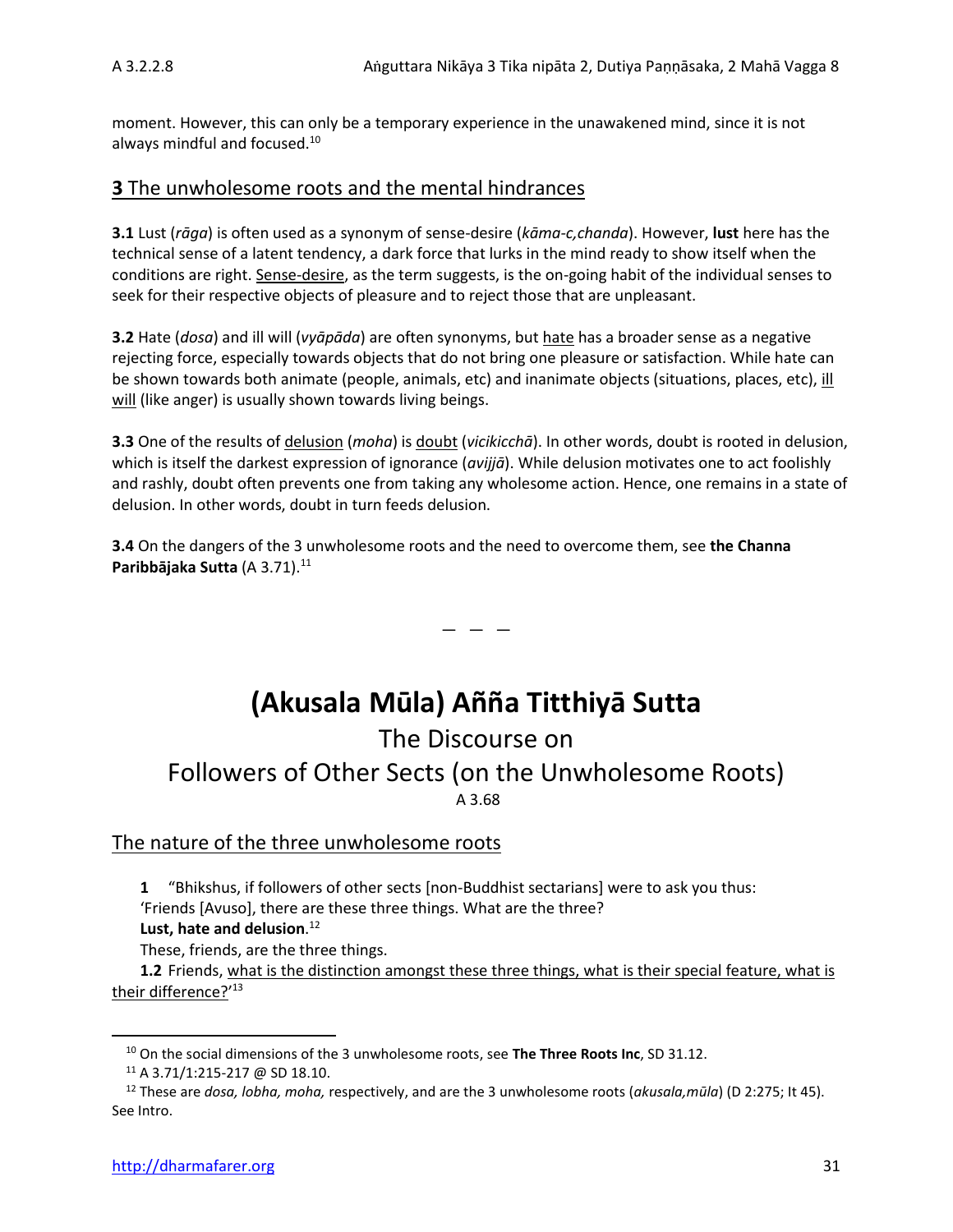When asked thus, bhikshus, by the followers of other sects, how should you answer them?"

**1.3** "Bhante, our teachings are rooted in the Blessed One, guided by the Blessed One, have the Blessed One as refuge. It would be good indeed if the Blessed One were to explain its meaning. Having heard the Blessed One, the monks would remember it."<sup>14</sup>

"In that case, bhikshus, listen, pay careful attention, I will speak."

"Yes, bhante," the monks answered the Blessed One in assent.

**1.4** The Blessed One said this:

"If, bhikshus, followers of other sects were to ask you thus: '*Friends, there are these three things. What are the three?*

*Lust, hate and delusion.*

*These, friends, are the three things.*

*Friends,* **[200]** *what is the distinction amongst these three things, what is their special feature, what is their difference?*'

**1.5** When asked thus, bhikshus, by the followers of other sects, you should answer them thus:<sup>15</sup>

'**Lust is a small fault but slow to fade away;** *rāgo kho āvuso appa,sāvajjo dandha,virāgī* **hate is a great fault but quick to fade away;** *doso mahā,sāvajjo khippa,virāgī* **delusion is a great fault and slow to fade away.**' *moho mahā,sāvajjo dandha,virāgī*

#### The arising of the 3 unwholesome roots $16$

**2** [Now, bhikshus, if they then were to ask you thus:]

(1) 'But, friends, what is the reason, what is the condition, that unarisen **lust**<sup>17</sup> arises, and arisen lust comes to grow in abundance?'

You should reply: '<u>A beautiful sign</u>,<sup>18</sup>

Through giving unwise attention to that beautiful sign, unarisen lust arises, and arisen lust comes to grow in abundance.

This, friends, is the reason, the condition, that unarisen lust arises, and arisen lust comes to grow in abundance.'

<sup>13</sup> Imesam āvuso tiņņam dhammānam ko viseso ko adhippāyāso kim nānā, karaņan ti. Here adhippāyāso has vll *adhipāyoso*: see CPD: *adhippāya* (2).

<sup>14</sup> *Bhagavam,mūlakā no bhante dhammā, bhagavaṁ nettikā, bhagavaṁ paisaraṇā. Sādhu vata bhante bhagavata-ñ'eva paibhātu etassa bhāsitassa attho. Bhagavato sutvā bhkikkhū dhāressantîti*. This is stock: **Mahā Dhamma, samādāna S** (M 46,2/1:309 f), SD 59.11; **Vīmaṁsaka S** (M 47,3/1:317), SD 35.6; **Naakapāna S** (M 68,8/1:465), SD 37.4; **Mahā Suññata S** (M 122,19/3:115), SD 11.4; **Bālena Paṇḍita S** (S 2:24), SD 21.1, **Parivīmaṁsanā S** (S 12.51/- 2:81), SD 11.5, **Candûpama S** (S 16.3/2:199), SD 38.2; **Sammā,sambuddha S** (S 22.58/3:66), SD 49.10; **Sall'atthena S** (S 36.6/4:208), SD 5.5, **Ānanda S 2** (S 36.16/4:221); **(Tika) Añña Titthiyā S** (A 3.68/1:199), SD 16.4; **Loka,dhamma S**  (A 8.6/4:158), SD 48.3; **Kiṁ Mūlaka S** (A 8.83/4:338), SD 32.10; **Sambodhi Pakkhika Dhamma S** (A 9.1/4:351), SD 82.1; **Bhagavā Mūlaka S** (A 10.58/5:106), SD 57.20; **(Ekādasaka) Samādhi S 2** (A 11.20/5:355).

<sup>15</sup> Paraphrase: Lust is less blamable but difficult to remove; hate is more blamable but easy to remove; delusion is both more blamable and hard to remove.

<sup>16</sup> This section and the next (ie the rest of the sutta) is almost identical to **Nīvaraṇa Pahāna S** (A 1.2.1), SD 16.3, which reads "sense-desire" (*kāma-c,chanda*) for "lust" (*rāga*) here, "ill will" (*vyāpāda*) for "hate" (*dosa*) here, and "doubt" (*vicikicchā*) for "delusion" (*moha*) here. See Intro (2).

<sup>17</sup> *Rāgo.* This statement is also found in **Nīvaraṇa Pahāna S** (A 1.2.1), where instead of *rāga*, we have *kāma-c, chanda* (sense-desire). The latter is a synonym of *rāga.*

<sup>18</sup> Subha,nimitta, a "beautiful sign" or "sign of beauty," which refers to a sensually enticing sense-object, especially one that arouses sexual desire. See **Nivaraṇa Pahāna Vagga** (A 1.2), SD 16.3 (5).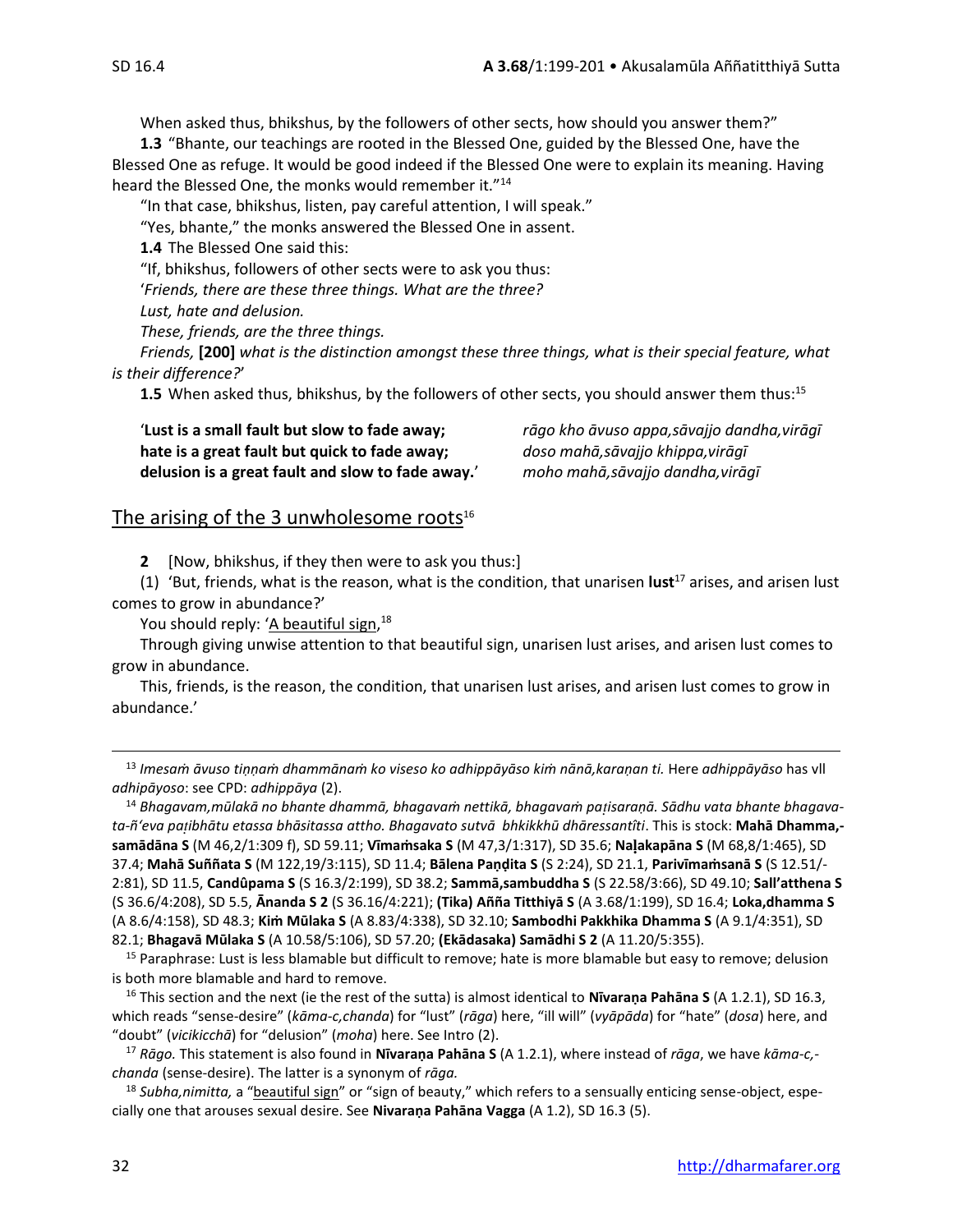**3** [Now, bhikshus, if they then were to ask you thus:]

(2) 'But, friends, what is the reason, what is the condition, that unarisen **hate**<sup>19</sup> arises, and arisen hate comes to grow in abundance?'

You should reply: '<u>A repulsive sign</u>.<sup>20</sup>

Through giving unwise attention to a repulsive sign, unarisen hate arises, and arisen hate comes to grow in abundance.

This, friends, is the reason, the condition, that unarisen hate arises, and arisen hate comes to grow in abundance.'

**4** [Now, bhikshus, if they then were to ask you thus:]

(3) 'But, friends, what is the reason, what is the condition, that unarisen **delusion**<sup>21</sup> arises, and arisen delusion comes to grow in abundance?'

You should reply: '<u>Unwise attention</u>.<sup>22</sup>

Through unwise attention, unarisen delusion arises, and arisen delusion comes to grow in abundance.

This, friends, is the reason, the condition, that unarisen delusion arises, and arisen delusion comes to grow in abundance.'

#### The abandoning of the 3 unwholesome roots

**5** [Now, bhikshus, if they then were to ask you thus:]

(1) 'But, friends, what is the reason, what is the condition, that unarisen **lust** does not arise, and arisen lust is abandoned?'

You should reply: 'A foul [unattractive] sign.

Through giving wise attention to that foul sign, unarisen lust does not arise, **[201]** and arisen lust is abandoned.

This, friends, is the reason, the condition, that unarisen lust does not arise, and arisen lust is abandoned.'

**6** [Now, bhikshus, if they then were to ask you thus:]

(2) 'But, friends, what is the reason, what is the condition, that unarisen **hate** does not arise, and arisen hate is abandoned?'

You should reply: 'The liberation of mind through lovingkindness.<sup>23</sup>

Through the liberation of mind through lovingkindness, unarisen ill does not arise, and arisen ill will is abandoned.

This, friends, is the reason, the condition, that unarisen hate does not arise, and arisen hate is abandoned.'

**7** [Now, bhikshus, if they then were to ask you thus:]

(3) 'But, friends, what is the reason, what is the condition, that unarisen **delusion** arises, and arisen delusion is abandoned?'

<sup>19</sup> *Doso.* This statement is also found in **Nīvaraṇa Pahāna S** (A 1.2.2), where instead of *dosa*, we have *vyāpāda* (ill will). The latter is a synonym of *dosa.*

<sup>20</sup> *Paṭigha,nimitta* a "repulsive sign," which refers to unwisely attending to an unattractive aspect of a mental object. This unwise attention leads to ill will and other negative emotions. See **Nivaraṇa Pahāna Vagga** (A 1.2), SD 16.3 (5).

<sup>21</sup> *Moha.* This statement is also found in **Nīvaraṇa Pahāna S** (A 1.2.3 @ SD 16.3), where instead of *moha*, we have *vicikicchā* (doubt). The latter has its roots in *moha.*

<sup>22</sup> *Ayoniso manasikāro,* "unwise attention," ie failure to see impermanence in an object, regarding it as being impermanent, pleasurable and having an abiding entity*.* See **Nivaraṇa Pahāna Vagga** (A 1.2), SD 16.3 (6).

<sup>23</sup> *Mettā ceto,vimuttiṁ.*